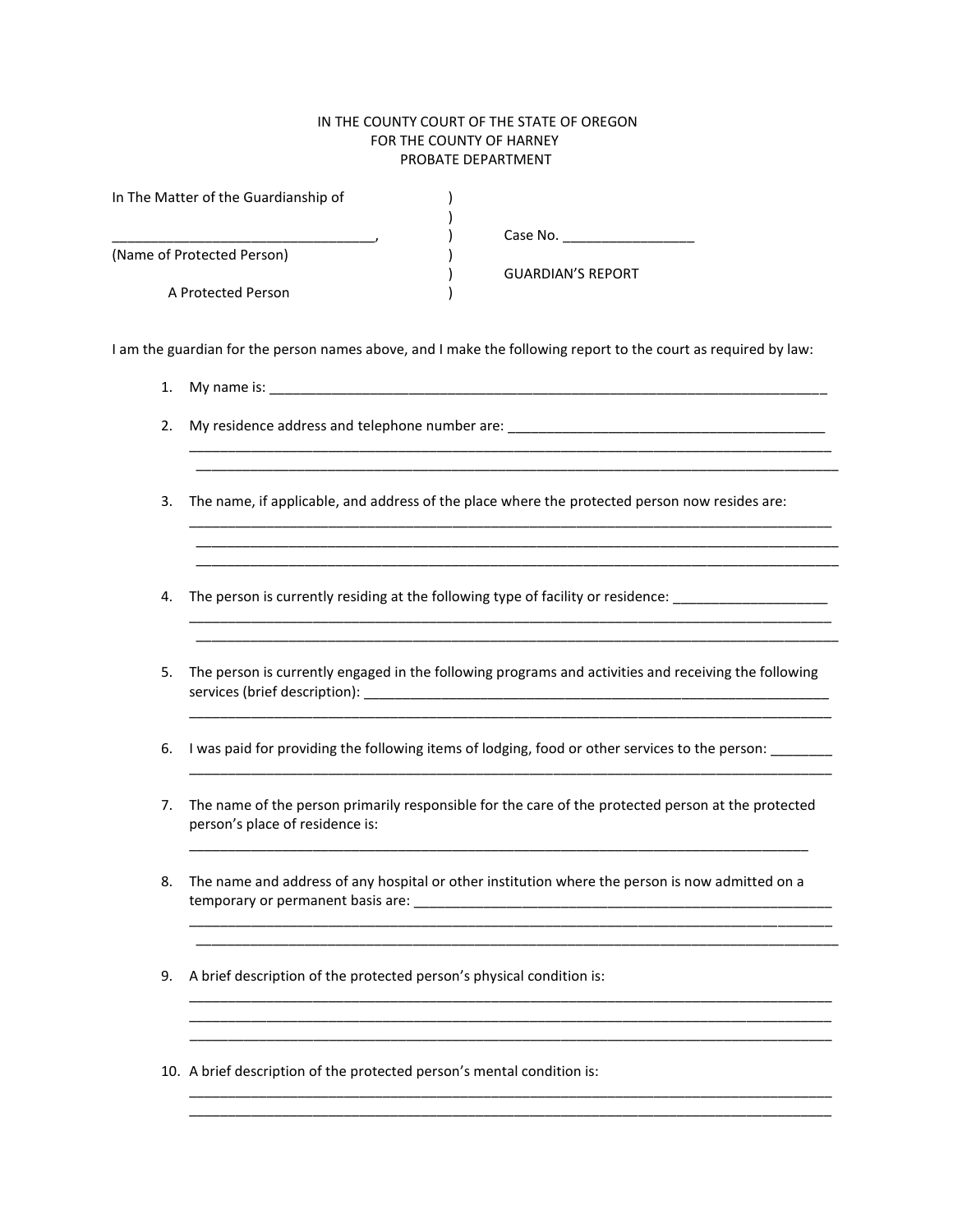|  |  |  |  | 11. I made the following contacts with the person during the past year (brief description): _____________ |
|--|--|--|--|-----------------------------------------------------------------------------------------------------------|
|--|--|--|--|-----------------------------------------------------------------------------------------------------------|

\_\_\_\_\_\_\_\_\_\_\_\_\_\_\_\_\_\_\_\_\_\_\_\_\_\_\_\_\_\_\_\_\_\_\_\_\_\_\_\_\_\_\_\_\_\_\_\_\_\_\_\_\_\_\_\_\_\_\_\_\_\_\_\_\_\_\_\_\_\_\_\_\_\_\_\_\_\_\_\_\_\_\_

\_\_\_\_\_\_\_\_\_\_\_\_\_\_\_\_\_\_\_\_\_\_\_\_\_\_\_\_\_\_\_\_\_\_\_\_\_\_\_\_\_\_\_\_\_\_\_\_\_\_\_\_\_\_\_\_\_\_\_\_\_\_\_\_\_\_\_\_\_\_\_\_\_\_\_\_\_\_\_\_\_\_\_

| 12. I made the following major decisions on the protected person's behalf during the past year (brief                                                                     |  |  |  |  |
|---------------------------------------------------------------------------------------------------------------------------------------------------------------------------|--|--|--|--|
| 13. I believe the guardianship should or should not continue because: ______________________________                                                                      |  |  |  |  |
| 14. I received the following amount of money on behalf of the person: \$__________. I spent the<br>following amount of money on behalf of the person: \$                  |  |  |  |  |
| 15. A true copy of this report will be given to the person, if of the age to understand, any conservator for<br>the person and any other person who has requested notice. |  |  |  |  |
| 16. Since my last report:                                                                                                                                                 |  |  |  |  |
| I have been convicted of the following crimes (not including traffic infractions):<br>(a)                                                                                 |  |  |  |  |
| Please be advised that a criminal history report may be conducted to verify this information.                                                                             |  |  |  |  |
| (b) I have filed for or received protection from creditors under the Federal Bankruptcy Code (yes or                                                                      |  |  |  |  |
| I have had a professional or occupational license revoked or suspended (yes or no):<br>(c)                                                                                |  |  |  |  |
| (d)                                                                                                                                                                       |  |  |  |  |
| 17. Since my last report, I have delegated the following powers over the protected person for the                                                                         |  |  |  |  |

following periods of time (provide name of person powers delegated to): \_\_\_\_\_\_\_\_\_\_\_\_\_\_\_\_\_\_\_\_\_\_\_\_\_\_\_

\_\_\_\_\_\_\_\_\_\_\_\_\_\_\_\_\_\_\_\_\_\_\_\_\_\_\_\_\_\_\_\_\_\_\_\_\_\_\_\_\_\_\_\_\_\_\_\_\_\_\_\_\_\_\_\_\_\_\_\_\_\_\_\_\_\_\_\_\_\_\_\_\_\_\_\_\_\_\_\_\_\_\_

\_\_\_\_\_\_\_\_\_\_\_\_\_\_\_\_\_\_\_\_\_\_\_\_\_\_\_\_\_\_\_\_\_\_\_\_\_\_\_\_\_\_\_\_\_\_\_\_\_\_\_\_\_\_\_\_\_\_\_\_\_\_\_\_\_\_\_\_\_\_\_\_\_\_\_\_\_\_\_\_\_\_\_